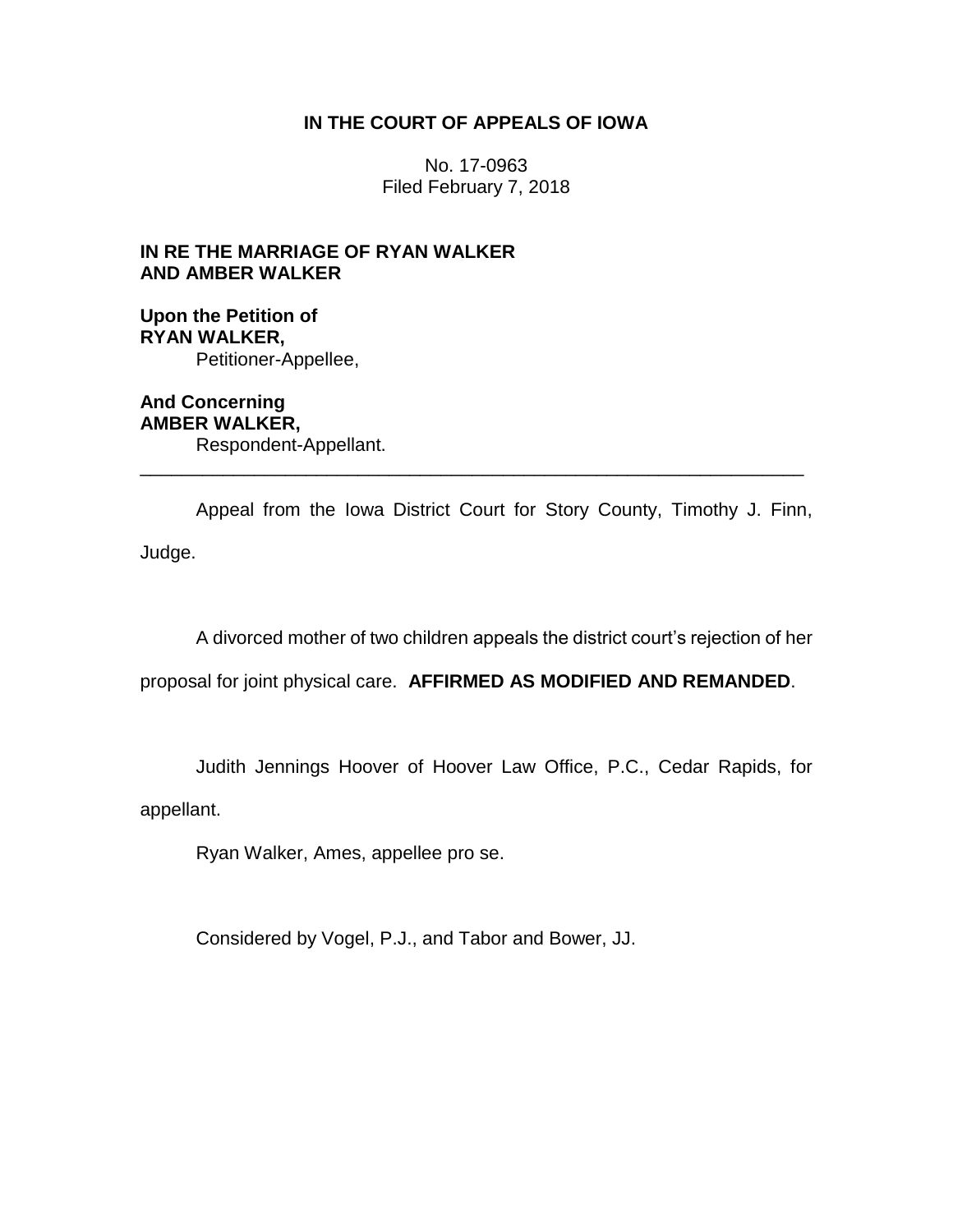#### **TABOR, Judge.**

 $\overline{a}$ 

Both Amber and Ryan Walker testified at their divorce trial that they can communicate well when it comes to their two children, ages two and eight. But in the decree, the district court rejected Amber's request for joint physical care. She renews that request on appeal. After reviewing the record, we conclude joint physical care would be in the children's best interests and modify the decree accordingly.

Amber was eighteen years old and Ryan was nineteen years old when they married in 2008. The two settled in Ames where Ryan graduated from Iowa State University and Amber worked in retail. They have one son, J.W. born in 2008, and one daughter, M.W. born in 2015. Amber suffered postpartum depression after the birth of each child. After J.W.'s birth, Ryan discouraged Amber from taking medication for the depression, even flushing her prescription down the toilet. So when Amber again felt depressed after M.W. was born, Amber was reluctant to reveal her condition to Ryan. Despite her depression, Amber stayed home for several months after the birth of each child to provide primary care. Ryan worked full-time as a substance abuse counselor. Amber returned to work at Kay Jewelers in late 2015 to help the family make ends meet.<sup>1</sup>

The couple separated in June 2016. Amber hoped to stay at their Ames apartment until their lease expired, but she testified Ryan forced her to leave one week after she asked for a divorce.<sup>2</sup> Her housing arrangements did not allow for

 $<sup>1</sup>$  At the time of trial, Amber earned twelve dollars an hour as an assistant manager, for an</sup> annual salary of about \$42,000. Ryan earned about \$48,000 per year.  $2$  Ryan testified he allowed her to stay for thirty days.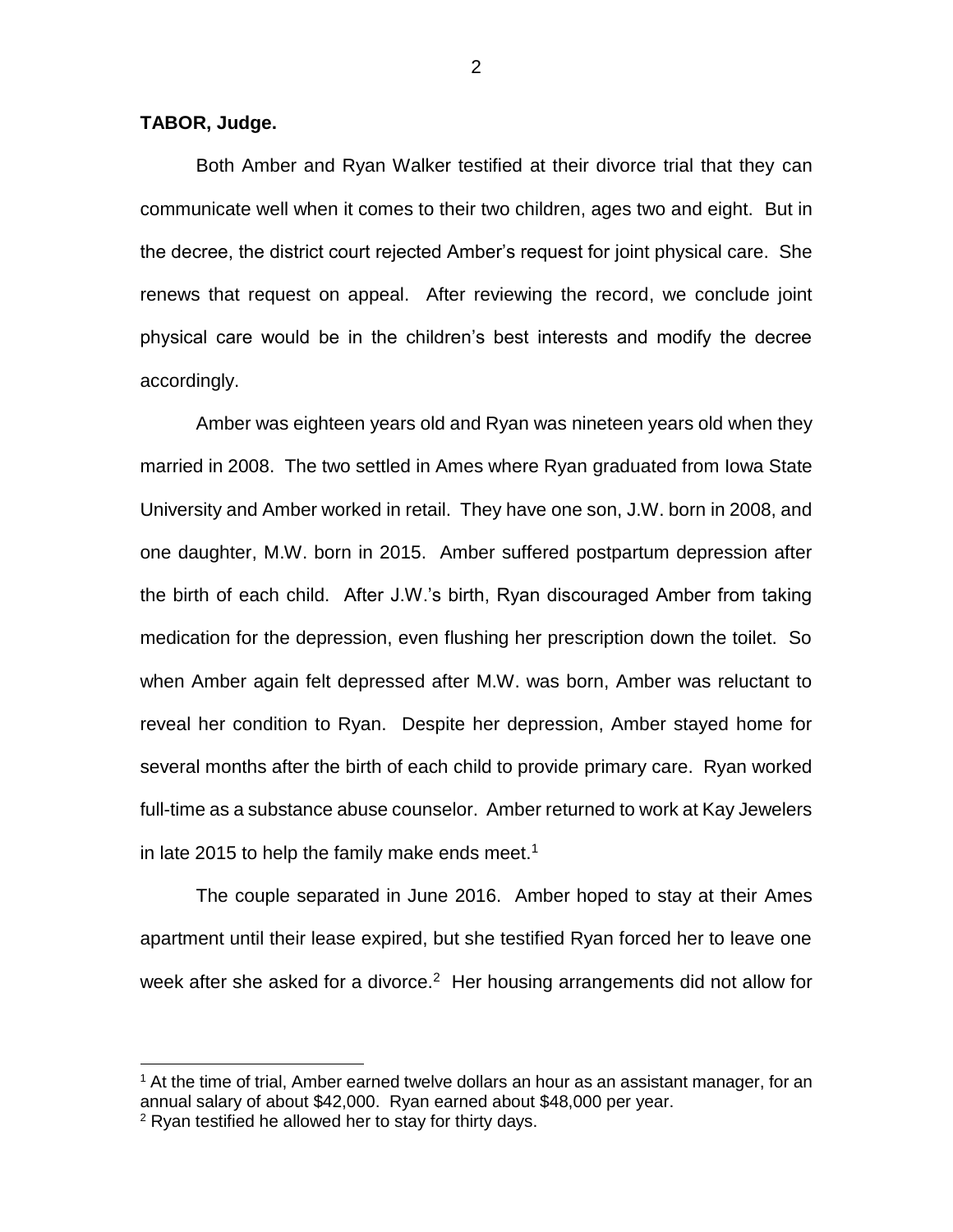her to take the children with her. Ryan restricted her visitation with the children during the separation. Amber eventually moved into a coworker's two-bedroom apartment, which was close to Ryan's apartment and J.W.'s school. Ryan lived with his sister and, with her help, provided day-to-day care for the children.

Ryan filed a dissolution petition in July 2016. A temporary custody order placed physical care with Ryan and provided Amber with two overnight visitations every week. After trial in March 2017, the district court issued a decree in May 2017, granting the parents joint legal custody of the children, placing physical care with Ryan, and allowing Amber visitation on alternate weekends.

The only question before us is whether the district court should have honored Amber's request for joint physical care of M.W. and J.W.<sup>3</sup> Our review of the dissolution decree is de novo, which means we examine the entire factual record and adjudicate anew rights on the legal issues presented. *See In re Marriage of Ales,* 592 N.W.2d 698, 702 (Iowa Ct. App. 1999). While we independently decide Amber's claim, we give weight to the district court's factual findings, especially with respect to witness credibility. *See In re Marriage of Berning,* 745 N.W.2d 90, 92 (Iowa Ct. App. 2007).

Legal custody and physical care are distinct concepts. Legal custody bestows rights and responsibilities to decide matters such as the children's medical care, education, extracurricular activities, and religious instruction. Iowa Code § 598.1(3), (5) (2017); *see In re Marriage of Hansen,* 733 N.W.2d 683, 690 (Iowa 2007). By contrast, physical care involves the right and responsibility to maintain

 $\overline{a}$ 

<sup>&</sup>lt;sup>3</sup> Only Amber filed a brief. After Ryan failed to respond, the supreme court ordered this appeal to proceed without his participation.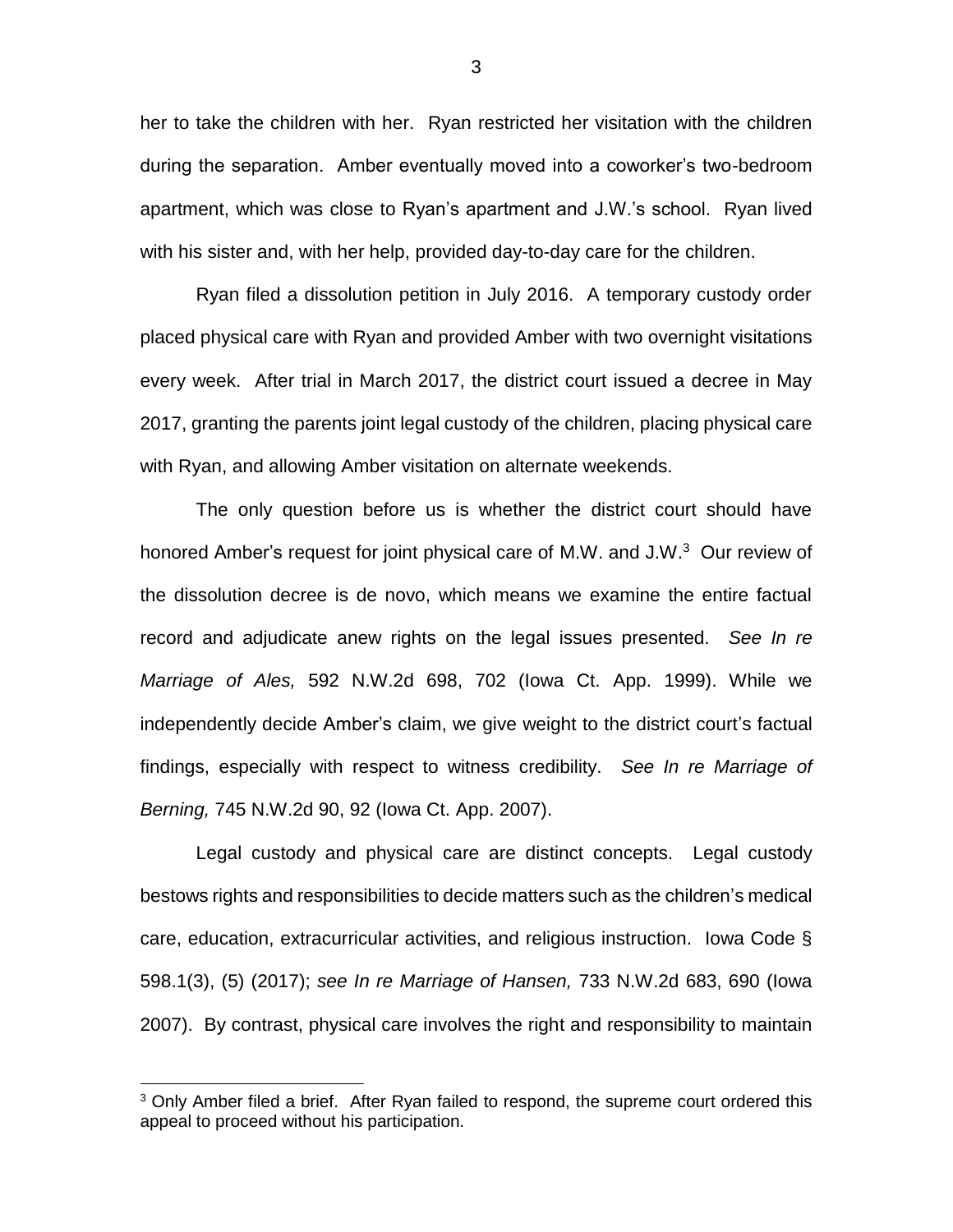a home and provide routine care for children. Iowa Code § 598.1(7); *Hansen,* 733 N.W.2d at 690. An award of joint physical care requires divorced parents to work closely together to coordinate the myriad of everyday details of child rearing. That is why—when deciding if joint physical care is in the children's best interests—we must consider not only the continuity of caregiving, but also the ability of the divorced parents to communicate and show mutual respect; the degree of conflict between them; and the degree to which they are in general agreement about their approach to daily parenting matters.<sup>4</sup> *See Hansen,* 733 N.W.2d at 696–99.

After the district court awarded joint legal custody to Ryan and Amber, it was faced with Amber's request for joint physical care. When the court denies a parent's request for joint physical care, that denial "shall be accompanied by specific findings of fact and conclusions of law that the awarding of joint physical care is not in the best interest of the child [ren]." Iowa Code  $\S$  598.41(5)(a). The district court here listed several reasons why it believed Ryan, rather than Amber, deserved to be the children's primary caregiver. But the district court did not address why joint physical care would not serve the children's best interests.

After carefully scrutinizing the trial record and Amber's arguments on appeal, we conclude joint physical care would be in the children's best interests. Both Ryan and Amber are suitable parents, loving and conscientious. When we look at the continuity of caregiving, both parents have been primarily responsible

 $\overline{a}$ 

4

<sup>&</sup>lt;sup>4</sup> In awarding physical care, we also consider the factors listed in lowa Code section 598.41(3).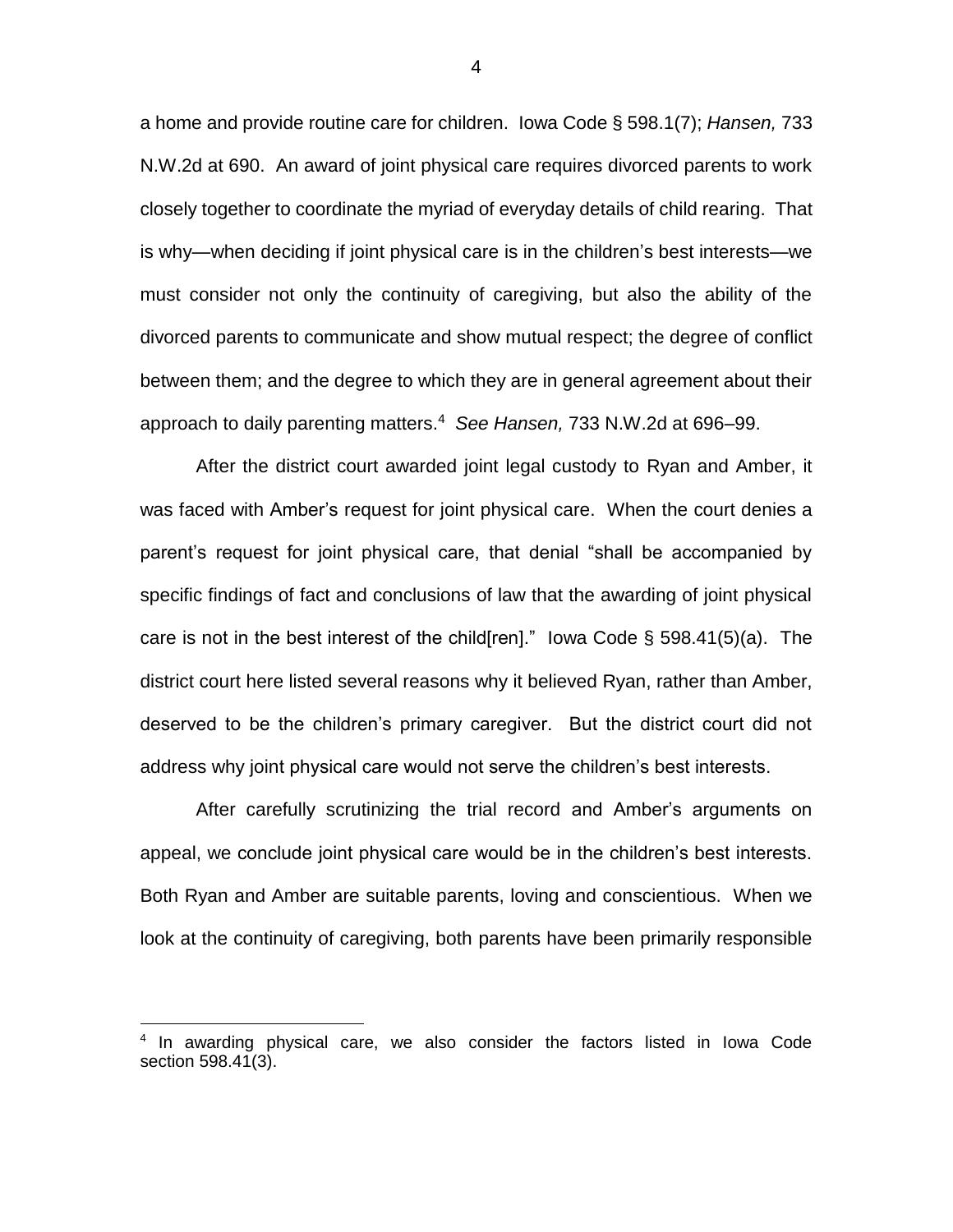for the children's routine needs at different points in time. The district court placed heavy emphasis on their point of separation, asserting, "Ryan has been the primary caretaker for the children since their mother Amber left." But the district court failed to acknowledge Ryan forced Amber to leave, did not allow her to return to the apartment, and restricted her visitation with the children for weeks after she left. The court also overlooked the months after the birth of each child when Amber provided the bulk of their care. The approximation factor favors joint physical care.

We next assess whether the parents can communicate and show mutual respect, their degree of conflict, and whether they generally see eye to eye on their approach to daily parenting matters. *See Berning*, 745 N.W.2d at 94. Both Amber and Ryan agree they are able to set aside their differences for the benefit of J.W. and M.W. Ryan testified that "most of the time" he and Amber communicated well on topics involving the children and they did not experience much ongoing discord or anger. Amber testified she and Ryan lived "two minutes apart" and are "very flexible" in scheduling time with the children. The record did not reveal any major difference in their parenting methods. During the pendency of the temporary order, both children adapted well to spending two overnights per week with Amber.

Under the particular facts of this case, joint physical care emerges as the best arrangement for the children, allowing them maximum ongoing contact with both of their parents. Accordingly, we modify the decree to provide for joint physical care. The modification will not significantly disrupt the children's everyday routines given the close geographic proximity of their parents' residences and the parents' proven ability to work together to provide stability for the children. We

5